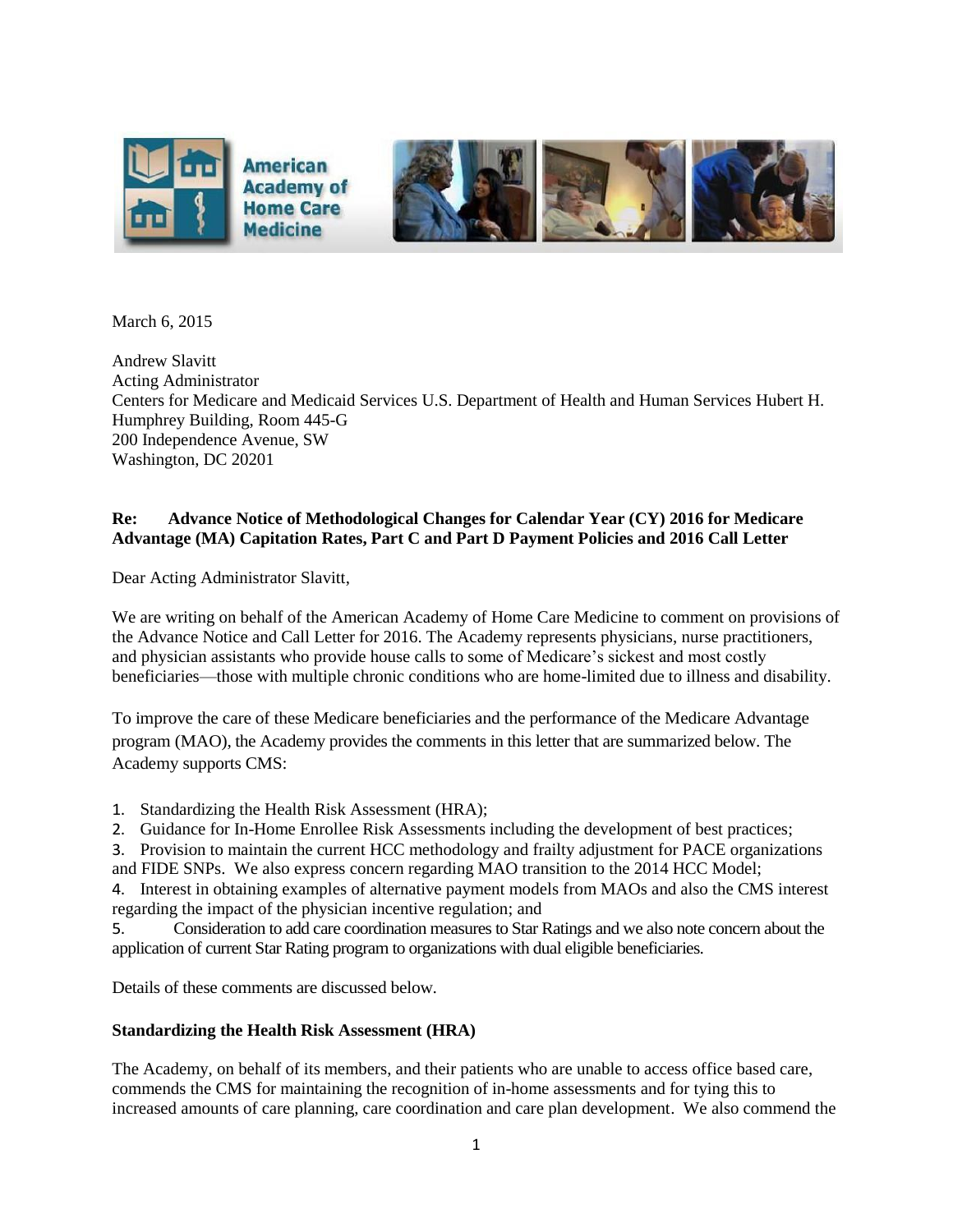CMS for its proposal to standardize the HRA. We observe that the standardized areas of HRA align with the systematic assessment of medical, functional and psychosocial needs and receipt of preventive services that CMS is now covering and paying effective this year through Chronic Care Management - CPT Code 99490 under the Medicare Fee Schedule.

The Academy believes that it is important that Medicare beneficiaries receive at minimum the same range of services regardless of the model under which they receive their Medicare benefits.

#### **Guidance for In-Home Enrollee Risk Assessments**

The Academy commends the CMS for its finding;

"We believe that in-home assessments can have significant value as care planning and care coordination tools. In the home setting, the provider has access to more information than is available in a clinical setting. For example, the provider is able to evaluate the enrollee's home for potential risks, the need for supports to enable an enrollee to continue living in the community, and other relevant aspects of the enrollee's living situation. We expect plans to take advantage of the opportunities afforded by performance of in-home assessments to obtain and use that full spectrum of information to revise, develop, or implement comprehensive care plans for affected enrollees."

The Academy has a growing body of evidence across delivery models including the VA, MA plans and in traditional Medicare through shared savings programs (ACOs, and Medicare is currently conducting the Independence at Home demonstration), that supports the CMS comments regarding evaluation of the enrollees/beneficiaries ability to continue living in the community. Moreover, there is evidence that *ongoing* care that results from such assessments contributes to the triple aim of improved care, increased satisfaction and reduced cost.

The Academy, as a result, also commends and fully supports the CMS policy to "strongly encouraging plans to adopt, as a best practice, a core set of components for the in-home assessments they perform."

We believe that guidance on best practices for conducting in-home assessments and tracking subsequently provided care will support care planning and care coordination for enrollees. We also believe that the best practices will contribute to the revision, development, or implementation of comprehensive care plans for affected enrollees.

We also find that the best practices closely align with the CMS requirements for Chronic Care Management and again applaud the consistency of requirement across Medicare options for beneficiaries. The Academy recommends that the CMS require MA plans to implement the best practices as soon as permissible with publication of the Final Call Letter for 2016.

The Academy agrees that the best practices will support CMS tracking to assure that assessments are indeed used for ongoing care. To encourage that assessments are indeed used for care planning, care coordination and development of comprehensive care plans for affected enrollees, we recommend that the CMS require MA plans to expressly pay providers rendering the HRAs/in home assessments for the additional scope of service for the standardized HRA implemented in accordance with your proposed best practices guidance. This payment would be consistent with the requirement for MA plans to provide the Part A and Part B services, HIPAA, that is, as CMS adopts codes for Medicare, that other payors be required to use the same CPT and ICD codes as well, and this recommendation is consistent with the CMS FFS coverage and payment for CCM this year.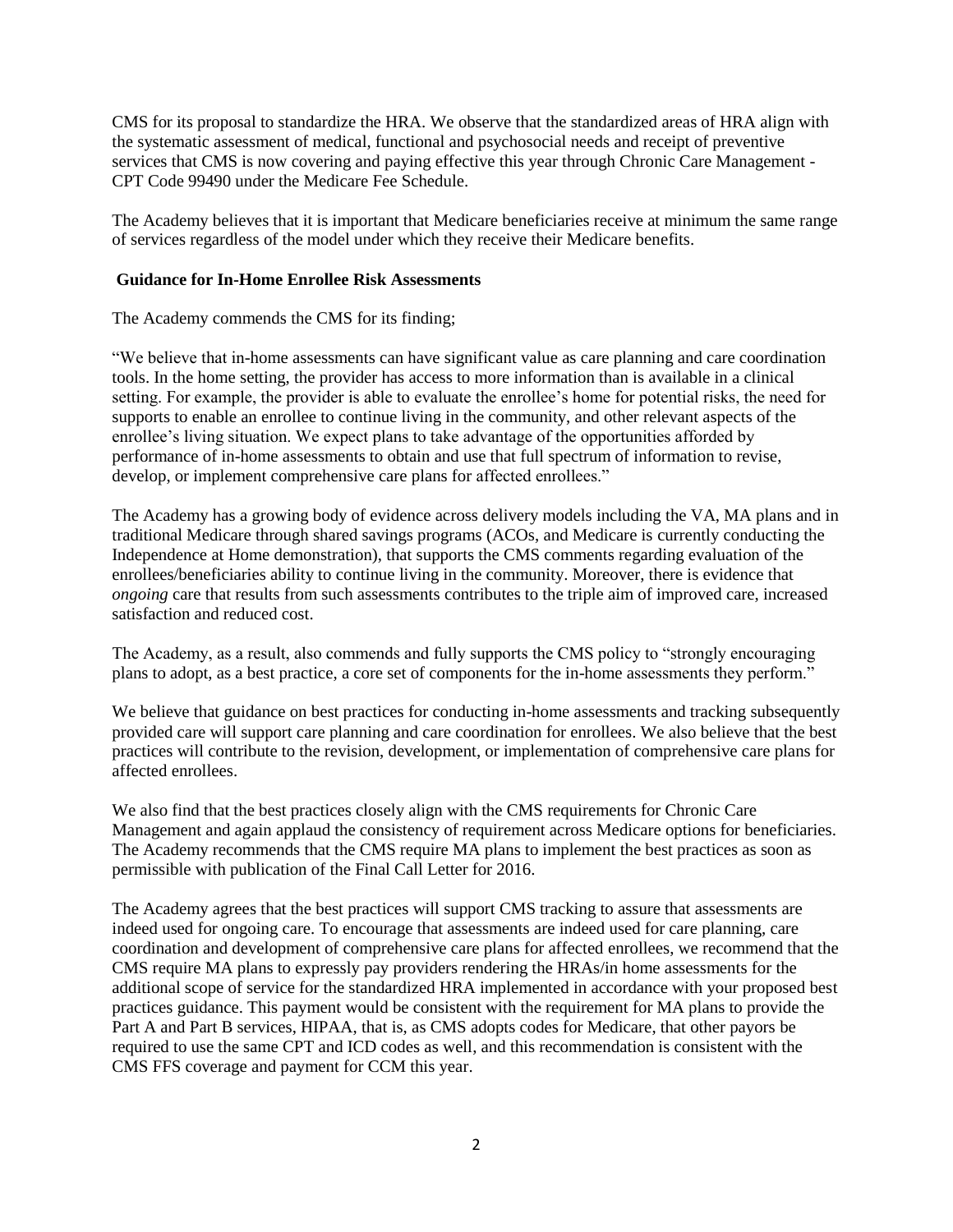The payment for the best practices assessments would be added regardless of payment model in place (FFS, capitation, etc.) between the MA plan and the provider. This same approach should be followed as CMS adds other care management services in the years ahead that support the triple aim. This approach will also support the CMS initiative for practices to transform from FFS to population health management by providing practices with the means to develop the necessary population health management capacity.

However, *we believe that CMS should go further than this in future proposals*. Assessments will make no difference if they are not followed by ongoing care that meets the enrollee's needs especially those that are home limited. Thus, to achieve its goals of improving care planning, care coordination and improved enrollee care and health outcomes the CMS should expressly inform MAs that house call providers should be added as providers to their networks to meet the needs of all enrollees including those who are unable to access office based care, that providers need not have an office to become part of a MAO network, and that accreditation and network participation with the MAO should be available to physicians, nurse practitioners and physician assistants alike. The increased involvement of housecall providers *rendering ongoing care* will produce triple benefits for enrollees, the MAO and for the Medicare program.

# **HCC Methodology and Frailty Adjustment for PACE organizations and FIDE SNPs**

The Academy commends the CMS continuation of the PACE model for 2016. This model recognizes through inclusion of functional limitations and frailty adjustment that the care and cost for the frail elder (high-risk, high-cost), population is not fully explained by the MAO HCC (diagnostic) model. The Academy respectfully recommends that CMS apply this same recognition to all other models where frail elders may receive care through their Medicare benefits.

Thus, adjustment should be provided to recognize the additional cost whether the frail elder receives care through:

• Traditional Medicare, and risk adjustment that applies to the Value Based Payment Modifier program;

Medicare Advantage, MA HCC model for those frail elders who receive care through MAOs;

• CMMI Shared Savings Programs, including ACO's, IAH and other evolving models and programs.

In this manner organizations will be encouraged to innovate and participate with the CMS in movement to population health management and providers will be encouraged to participate in the care of the growing population of frail elders.

# **MAO Transition to 2014 HCC Model**

The Academy has concern regarding the transition to the 2014 MAO model. The Academy member beneficiary patient population encompasses many who require complex care. Specific concern is that the 2014 model would reduce recognition of the complexity and cost of care for beneficiaries/MAO enrollees with dementia, pressure ulcers, and real failure. We respectfully request the CMS to review the impact this model will have on those who treat the frailest MAO enrollees, such as those with multiple complex conditions that are residing in long term care facilities and in other residential settings.

# **Value-Based Contracting to Reduce Costs and Improve Health Outcomes**